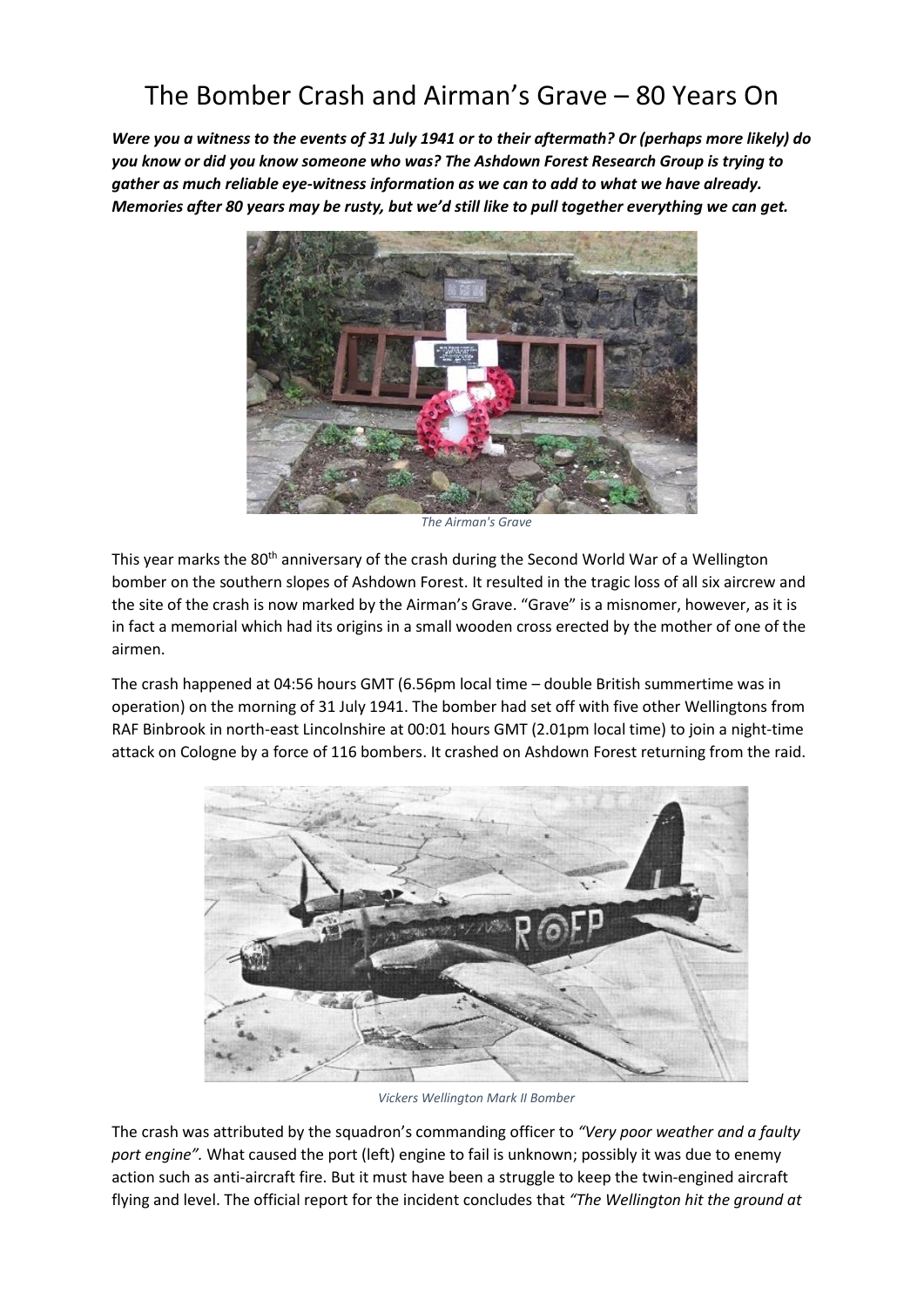*a slight angle and caught fire".* Some eye-witnesses reported that the aircraft was found lying upside down after the crash.



*First Pilot Flt. Sgt. Harry Vidler*

There is a mystery about how the stricken aircraft came to be flying through south-east England so far from its base. Was the pilot hoping to land on the Ashdown Forest airstrip near Wych Cross? Why had he ignored suitable airfields on the way? Had he got lost? Was bad weather a factor in the crash? There was low cloud blanketing the region that morning which would have made landing the plane even more hazardous and could also have led to disorientation.

Wartime censorship meant there was a news blackout. We've searched for post-war newspaper reports containing eye-witness accounts of the incident, but without success. And after an interval of eighty years there will be few people alive today who may have been eye-witnesses to the crash, the attempts to rescue the crew, or the aftermath. Nevertheless, we have made a renewed attempt – particularly through social media, organisations such as the Friends, and local history societies – to gather as much information as we can from people who were there at the time, or who knew people who were there.

There may be some inaccuracies and inconsistencies in people's

recollections but the images that are left in our minds are still striking: of a stricken aircraft already on fire flying over Fairwarp towards the Forest where it then crashed, and of local people, including children, running or riding their bikes to the scene and desperately but vainly trying to rescue the airmen from the conflagration. Peter Freeland, a regular contributor to Ashdown Forest News who was four years old and living in Nutley at the time of the crash, wrote to relate how he and his grandmother heard a revving aircraft engine, its pitch rising higher and higher until it screamed; but they saw nothing. Was it the doomed Wellington?

All six members of the young aircrew died. They were Flight Sergeant Harry Vidler, first pilot, aged 27; Sergeant Vic Sutton, second pilot, 24; Sergeant Wilf Brooks, observer (navigator), 25; Flight Sergeant Ernest Cave, wireless operator/air gunner, 21; Sergeant Stan Hathaway, wireless operator/air gunner, 24; and Len Saunders, rear gunner, 21. Their names are commemorated on a plaque at the Airman's Grave, but they were cremated or interred elsewhere: at Hull, Lewisham, Ramsgate, Wallasey, Stockton-on-Tees, and Whitstable.



*Commemorative plaque at the Airman's Grave*

Elsie Sutton, the mother of the second pilot, Sgt. Vic Sutton, was devastated by her son's death. A serviceman's widow who in 1931 had already lost one son aged 18 in a motorcycle accident, she later moved from south London to Nutley, close to where the Wellington had crashed. She seems to have been absolutely determined to